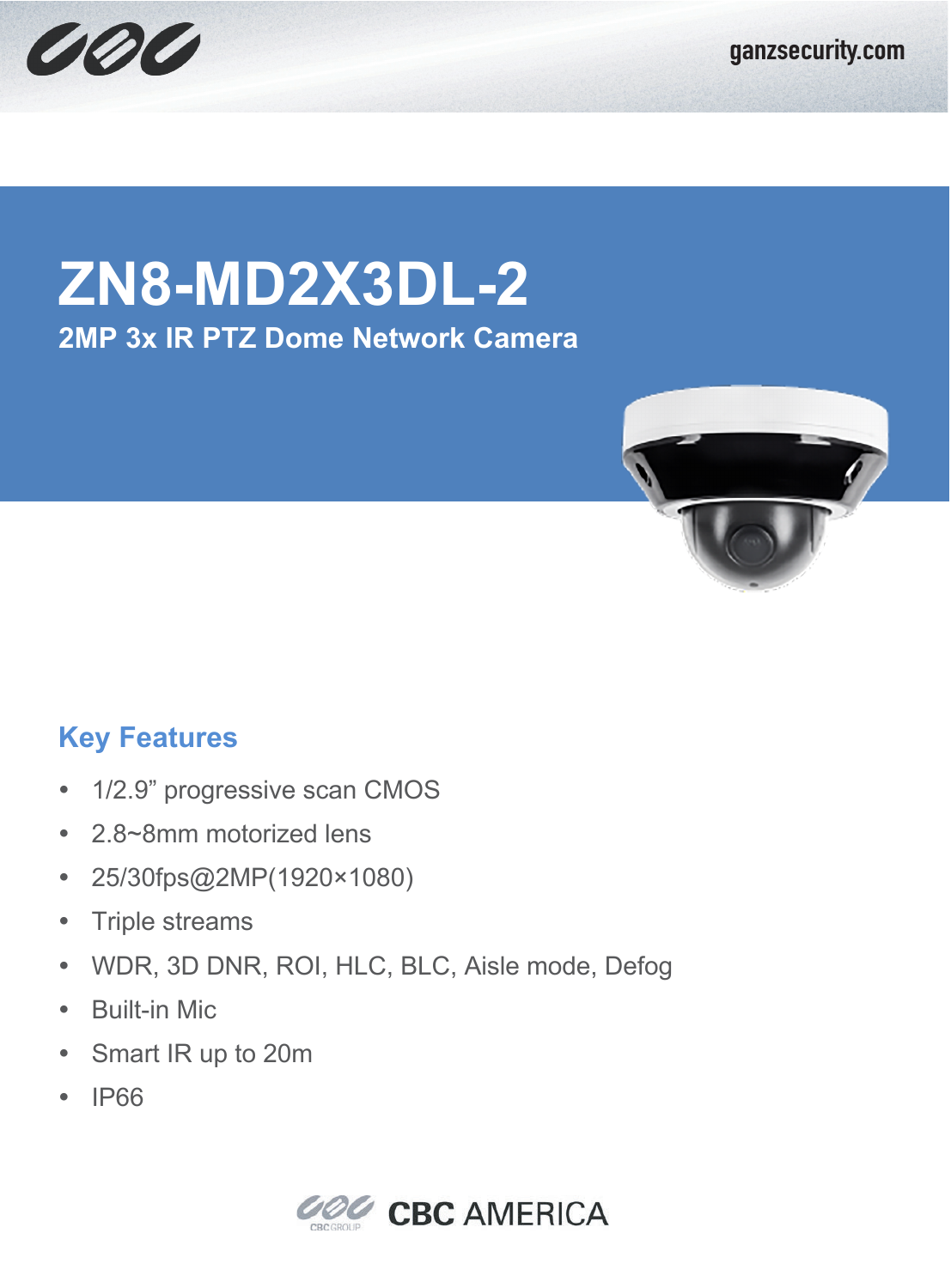## **Specifications**

| <b>Camera</b>                 |                                                                                                                        |
|-------------------------------|------------------------------------------------------------------------------------------------------------------------|
| Image Sensor                  | 1/2.9" Progressive Scan CMOS                                                                                           |
| <b>Effective Pixels</b>       | 1920(H)×1080(V)                                                                                                        |
| Electronic Shutter            | 1/5~1/20,000s                                                                                                          |
| Min. illumination             | Color: 0.01Lux @(F1.2,AGC ON),<br>B/W: 0Lux @(IR LED ON)                                                               |
| S/N Ratio                     | 55dB                                                                                                                   |
| Day/Night                     | <b>ICR</b>                                                                                                             |
| Wide Dynamic<br>Range         | T-WDR (96dB)                                                                                                           |
| IR Range                      | Up to 20m                                                                                                              |
| IR On/Off Control             | Auto/ Manual                                                                                                           |
| Lens                          |                                                                                                                        |
| Lens Type                     | Motorized                                                                                                              |
| Iris                          | <b>Fixed Iris</b>                                                                                                      |
| Focal Length                  | $2.8 - 8$ mm                                                                                                           |
| F Number                      | F1.6                                                                                                                   |
| Angle of View                 | H: $94^{\circ}$ ~ 48°, V: $50^{\circ}$ ~ 27°                                                                           |
| <b>Focus Control</b>          | Motorized                                                                                                              |
| <b>PTZ</b>                    |                                                                                                                        |
| Pan/Tilt Range                | Pan: 0°~350°, Tilt: 5°~90°                                                                                             |
| Pan/Tilt Speed                | Pan: 0.5°~100°/s, Tilt: 0.5°~100°/s                                                                                    |
| Power up Action               | Auto restore to previous PTZ and lens status                                                                           |
| <b>Preset Quantity</b>        | 255                                                                                                                    |
| Video                         |                                                                                                                        |
| Max. Resolution               | 1080P(1920×1080)                                                                                                       |
| Streaming<br>Capability       | 3 Streams                                                                                                              |
| Stream /<br><b>Frame Rate</b> | Stream1: 1920×1080/1280×720 @25/30fps<br>Stream2: D1/VGA/640×360/CIF/QVGA @25/30fps<br>Stream3: VGA/CIF/QVGA @25/30fps |
| <b>Bit Rate Control</b>       | CBR/VBR                                                                                                                |
| <b>Bit Rate</b>               | Stream1: 200kbps~12Mbps<br>Stream2: 10kbps~3Mbps<br>Stream2: 10kbps~1.5Mbps                                            |
| Image<br>Enhancement          | HLC / BLC / Anti-shake / Defog / T-WDR                                                                                 |
| <b>White Balance</b>          | Support                                                                                                                |
| Gain Control                  | Auto/Manual                                                                                                            |
| Noise Reduction               | 2D/3D DNR                                                                                                              |
| Mirror                        | Support                                                                                                                |
|                               |                                                                                                                        |

| Region of Interest       | Support                                                                                                                                                                |
|--------------------------|------------------------------------------------------------------------------------------------------------------------------------------------------------------------|
| <b>Motion Detection</b>  | Support                                                                                                                                                                |
| <b>Privacy Masking</b>   | Support                                                                                                                                                                |
| <b>Network</b>           |                                                                                                                                                                        |
| Protocols                | IPv4, 802.1x, HTTP, HTTPS, TCP/IP, UDP/IP, RTSP,<br>DHCP, NTP, RTCP/RTP, PPPoE, SMTP, DNS, DDNS,<br>UPnP, FTP, ARP, SNMP                                               |
| Interoperability         | ONVIF, SDK, CGI                                                                                                                                                        |
| <b>Streaming Method</b>  | Unicast                                                                                                                                                                |
| Max. User Access         | 10 Users                                                                                                                                                               |
| Web Viewer               | <ie11, chrome,="" firefox<="" td=""></ie11,>                                                                                                                           |
| Management<br>Software   | SunView                                                                                                                                                                |
| <b>Smart Phone</b>       | IOS, Android                                                                                                                                                           |
| Intelligence             |                                                                                                                                                                        |
| <b>IVS</b>               | Perimeter, Single Virtual Fence, Double Virtual Fences,<br>Loiter, Multi Loiter, Object Left, Object Removed,<br>Abnormal Speed, Converse, Illegal Parking, Signal Bad |
| <b>Interface</b>         |                                                                                                                                                                        |
| Ethernet                 | 1 Ethernet (10/100 Base-T) RJ-45 Connector                                                                                                                             |
|                          |                                                                                                                                                                        |
| Audio                    | <b>Built-in Mic</b>                                                                                                                                                    |
| Alarm                    | N/A                                                                                                                                                                    |
| <b>Reset Button</b>      | Support                                                                                                                                                                |
| <b>Electrical</b>        |                                                                                                                                                                        |
| Power Supply             | DC12V/POE (IEEE 802.3af)                                                                                                                                               |
| Power<br>Consumption     | <10W                                                                                                                                                                   |
| Operating<br>Temperature | $-4^{\circ}$ F ~ 122 $^{\circ}$ F (-20 $^{\circ}$ C ~ 50 $^{\circ}$ C)                                                                                                 |
| Operating<br>Humidity    | Less than 90% RH                                                                                                                                                       |
| Ingress Protection       | IP66                                                                                                                                                                   |
| Certifications           | CE / FCC                                                                                                                                                               |
| Casing                   | Metal                                                                                                                                                                  |
| <b>Dimensions</b>        | $\Phi$ 106.5×74.1mm                                                                                                                                                    |



Specifications are subject to change without notice.